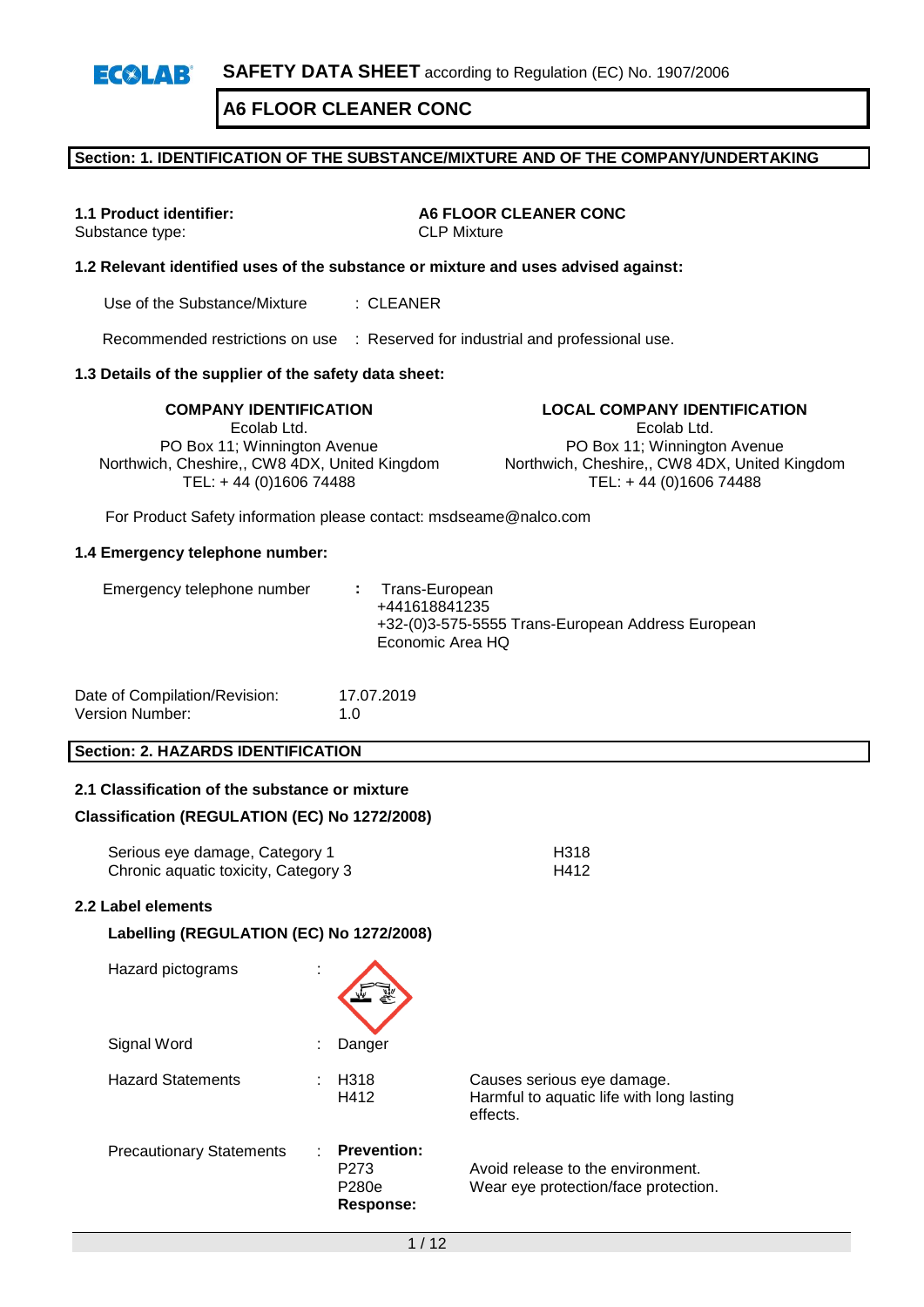|      | P305 + P351 + P338 IF IN EYES: Rinse cautiously with    |
|------|---------------------------------------------------------|
|      | water for several minutes. Remove contact               |
|      | lenses, if present and easy to do. Continue<br>rinsing. |
| P310 | Immediately call a POISON                               |
|      | CENTER/doctor.                                          |

Hazardous components which must be listed on the label: Amines, C12-14 alkyldimethyl, N-oxides C9-C11 Alkyl alcohol, ethoxylate

### **2.3 Other hazards**

None known.

### **Section: 3. COMPOSITION/INFORMATION ON INGREDIENTS**

### **3.2 Mixtures**

### **Hazardous components**

| <b>Chemical Name</b>                                     | CAS-No.<br>EC-No.<br>REACH No.             | Classification<br>(REGULATION (EC) No 1272/2008)                                                                                                                                                   | Concentration:<br>[%] |
|----------------------------------------------------------|--------------------------------------------|----------------------------------------------------------------------------------------------------------------------------------------------------------------------------------------------------|-----------------------|
| Tetrapotassium Pyrophosphate                             | 7320-34-5<br>230-785-7<br>01-2119489369-18 | Eye irritation Category 2; H319                                                                                                                                                                    | $10 - 20$             |
| Amines, C12-14 alkyldimethyl,<br>N-oxides                | 308062-28-4<br>01-2119490061-47-<br>0000   | Acute toxicity Category 4; H302<br>Skin irritation Category 2; H315<br>Serious eye damage Category 1; H318<br>Acute aquatic toxicity Category 1; H400<br>Chronic aquatic toxicity Category 2; H411 | $5 - 10$              |
| Name: sodium (xylenes and 4-<br>ethylbenzene) sulfonates | 701-037-1                                  | Eye irritation Category 2; H319                                                                                                                                                                    | $5 - 10$              |
| C9-C11 Alkyl alcohol,<br>ethoxylate                      | 68439-46-3                                 | Acute toxicity Category 4; H302<br>Serious eye damage Category 1; H318                                                                                                                             | $3 - 5$               |

For the full text of the H-Statements mentioned in this Section, see Section 16.

### **Section: 4. FIRST AID MEASURES**

### **4.1 Description of first aid measures**

| If inhaled              | : Remove to fresh air.<br>Treat symptomatically.<br>Get medical attention if symptoms occur.                                                                                                                  |
|-------------------------|---------------------------------------------------------------------------------------------------------------------------------------------------------------------------------------------------------------|
| In case of skin contact | : Wash off with soap and plenty of water.<br>Get medical attention if symptoms occur.                                                                                                                         |
| In case of eye contact  | : Rinse immediately with plenty of water, also under the eyelids,<br>for at least 15 minutes.<br>Remove contact lenses, if present and easy to do. Continue<br>rinsing.<br>Get medical attention immediately. |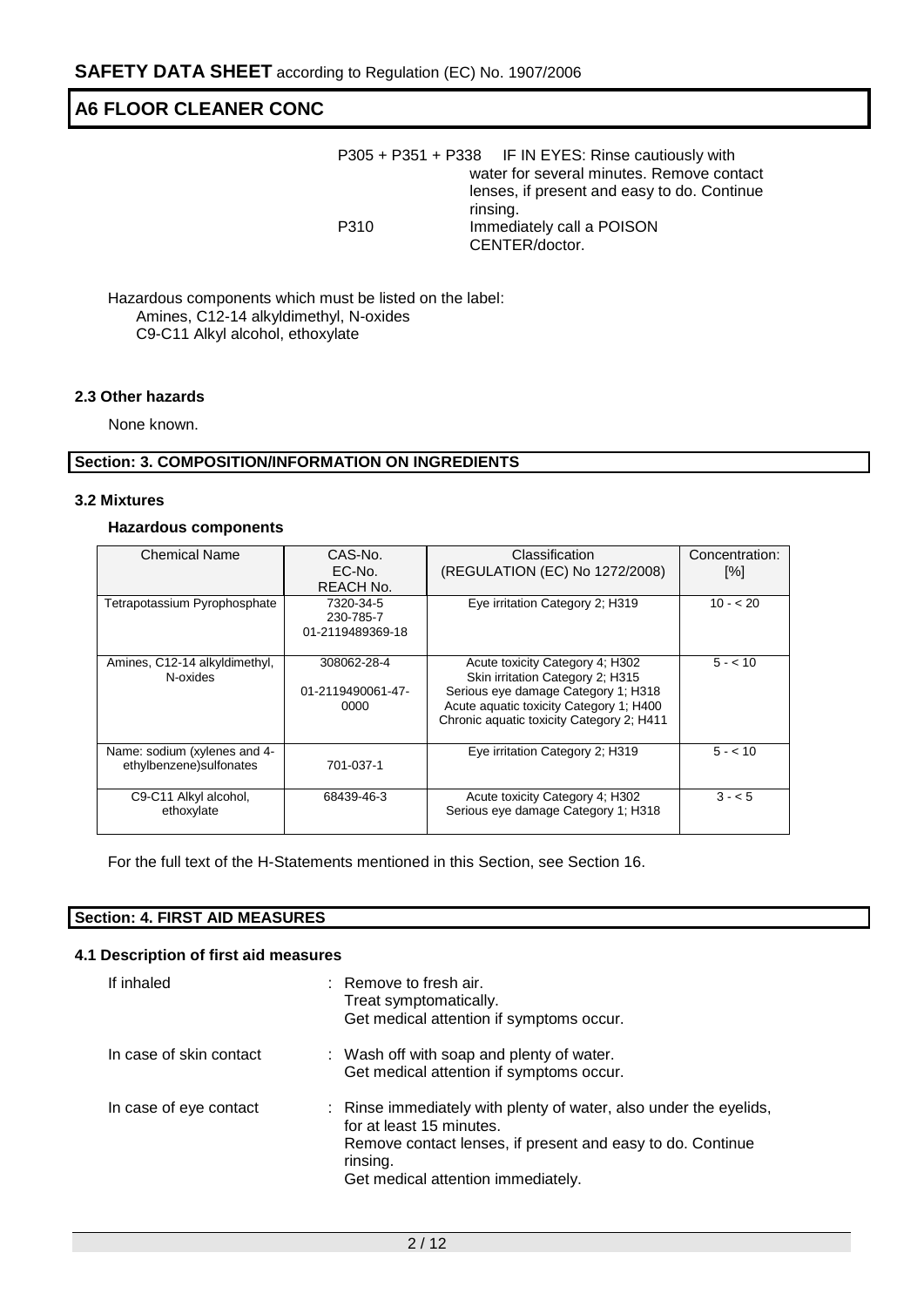| <b>SAFETY DATA SHEET</b> according to Regulation (EC) No. 1907/2006 |                                                                                                                                                                                                           |  |  |  |
|---------------------------------------------------------------------|-----------------------------------------------------------------------------------------------------------------------------------------------------------------------------------------------------------|--|--|--|
| <b>A6 FLOOR CLEANER CONC</b>                                        |                                                                                                                                                                                                           |  |  |  |
| If swallowed                                                        | Rinse mouth.<br>Get medical attention if symptoms occur.                                                                                                                                                  |  |  |  |
| Protection of first-aiders                                          | : In event of emergency assess the danger before taking action.<br>Do not put yourself at risk of injury. If in doubt, contact<br>emergency responders. Use personal protective equipment as<br>required. |  |  |  |
|                                                                     | 4.2 Most important symptoms and effects, both acute and delayed                                                                                                                                           |  |  |  |
|                                                                     | See Section 11 for more detailed information on health effects and symptoms.                                                                                                                              |  |  |  |
|                                                                     | 4.3 Indication of immediate medical attention and special treatment needed                                                                                                                                |  |  |  |
| Treatment                                                           | : Treat symptomatically.                                                                                                                                                                                  |  |  |  |
|                                                                     |                                                                                                                                                                                                           |  |  |  |
| <b>Section: 5. FIREFIGHTING MEASURES</b>                            |                                                                                                                                                                                                           |  |  |  |
| 5.1 Extinguishing media                                             |                                                                                                                                                                                                           |  |  |  |
| Suitable extinguishing media                                        | : Use extinguishing measures that are appropriate to local<br>circumstances and the surrounding environment.                                                                                              |  |  |  |
| 5.2 Special hazards arising from the substance or mixture           |                                                                                                                                                                                                           |  |  |  |
| Specific hazards during<br>firefighting                             | : Not flammable or combustible.                                                                                                                                                                           |  |  |  |
| Hazardous combustion<br>products                                    | Depending on combustion properties, decomposition products<br>may include following materials:<br>Carbon oxides<br>nitrogen oxides (NOx)<br>Sulphur oxides<br>Oxides of phosphorus                        |  |  |  |
| 5.3 Advice for firefighters                                         |                                                                                                                                                                                                           |  |  |  |
| Special protective equipment<br>for firefighters                    | : Use personal protective equipment.                                                                                                                                                                      |  |  |  |
| Further information                                                 | Fire residues and contaminated fire extinguishing water must<br>be disposed of in accordance with local regulations. In the<br>event of fire and/or explosion do not breathe fumes.                       |  |  |  |

### **Section: 6. ACCIDENTAL RELEASE MEASURES**

### **6.1 Personal precautions, protective equipment and emergency procedures**

| Advice for non-emergency<br>personnel | : Ensure adequate ventilation.<br>Keep people away from and upwind of spill/leak.<br>Avoid inhalation, ingestion and contact with skin and eyes.<br>When workers are facing concentrations above the exposure<br>limit they must use appropriate certified respirators.<br>Ensure clean-up is conducted by trained personnel only.<br>Refer to protective measures listed in sections 7 and 8. |
|---------------------------------------|------------------------------------------------------------------------------------------------------------------------------------------------------------------------------------------------------------------------------------------------------------------------------------------------------------------------------------------------------------------------------------------------|
| Advice for emergency<br>responders    | : If specialised clothing is required to deal with the spillage, take<br>note of any information in Section 8 on suitable and unsuitable<br>materials.                                                                                                                                                                                                                                         |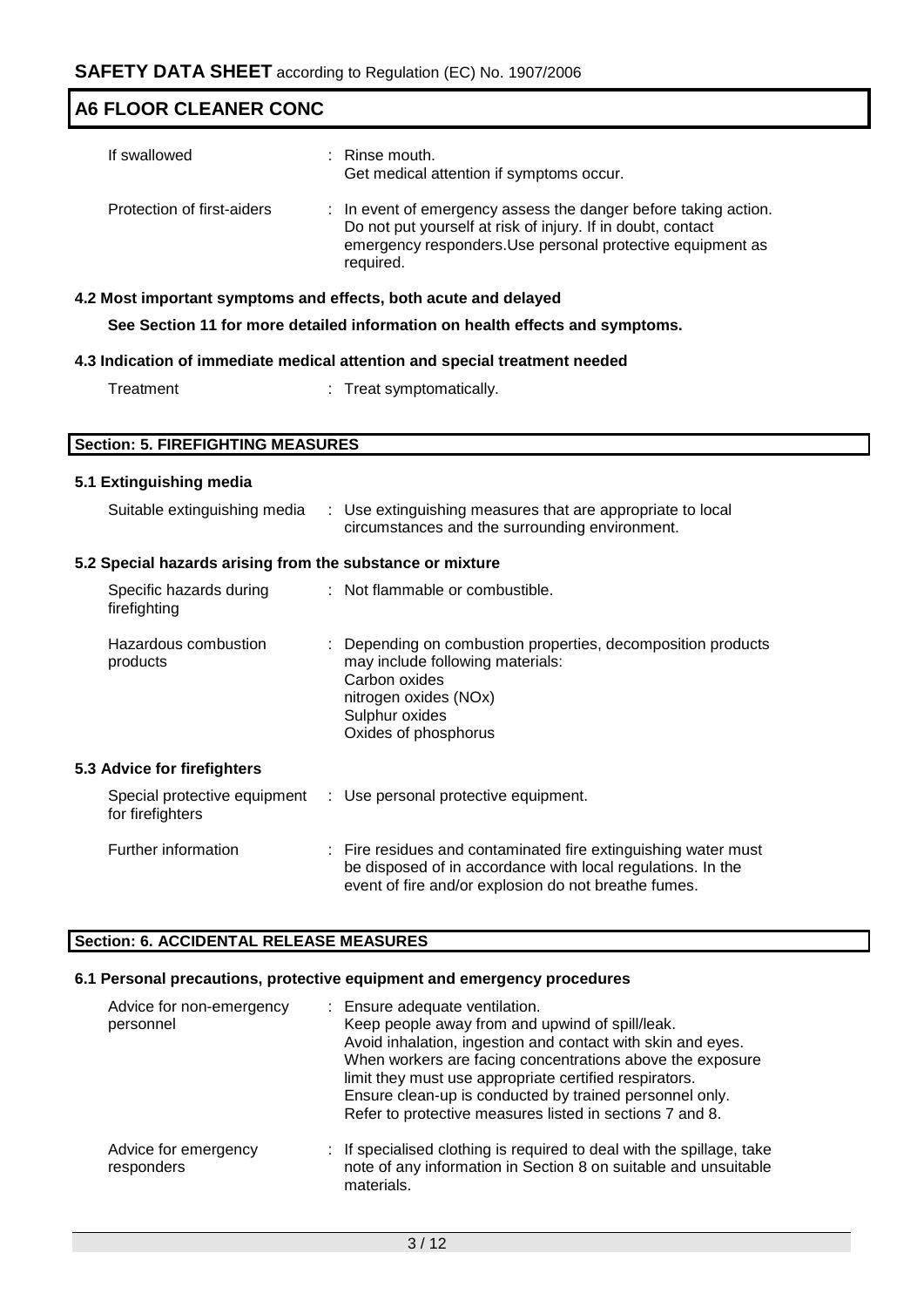### **6.2 Environmental precautions**

Environmental precautions : Do not allow contact with soil, surface or ground water.

### **6.3 Methods and materials for containment and cleaning up**

| Methods for cleaning up | : Stop leak if safe to do so.<br>Contain spillage, and then collect with non-combustible<br>absorbent material, (e.g. sand, earth, diatomaceous earth,<br>vermiculite) and place in container for disposal according to<br>local / national regulations (see section 13).<br>Flush away traces with water.<br>For large spills, dike spilled material or otherwise contain |
|-------------------------|----------------------------------------------------------------------------------------------------------------------------------------------------------------------------------------------------------------------------------------------------------------------------------------------------------------------------------------------------------------------------|
|                         | material to ensure runoff does not reach a waterway.                                                                                                                                                                                                                                                                                                                       |

### **6.4 Reference to other sections**

See Section 1 for emergency contact information. For personal protection see section 8. See Section 13 for additional waste treatment information.

### **Section: 7. HANDLING AND STORAGE**

### **7.1 Precautions for safe handling**

| Advice on safe handling                                          | : Do not breathe spray, vapour. Do not get in eyes, on skin, or<br>on clothing. Wash hands thoroughly after handling. Use only<br>with adequate ventilation.                                                                                                                                                                         |
|------------------------------------------------------------------|--------------------------------------------------------------------------------------------------------------------------------------------------------------------------------------------------------------------------------------------------------------------------------------------------------------------------------------|
| Hygiene measures                                                 | : Handle in accordance with good industrial hygiene and safety<br>practice. Remove and wash contaminated clothing before re-<br>use. Wash face, hands and any exposed skin thoroughly after<br>handling. Provide suitable facilities for quick drenching or<br>flushing of the eyes and body in case of contact or splash<br>hazard. |
| 7.2 Conditions for safe storage, including any incompatibilities |                                                                                                                                                                                                                                                                                                                                      |
| Requirements for storage<br>areas and containers                 | : Keep out of reach of children. Keep container tightly closed.<br>Store in suitable labelled containers.                                                                                                                                                                                                                            |
| Suitable material                                                | : Keep in properly labelled containers.                                                                                                                                                                                                                                                                                              |
| <b>7.3 Specific end uses</b>                                     |                                                                                                                                                                                                                                                                                                                                      |
| Specific use(s)                                                  | :CLEANER                                                                                                                                                                                                                                                                                                                             |

### **Section: 8. EXPOSURE CONTROLS/PERSONAL PROTECTION**

### **8.1 Control parameters**

Contains no substances with occupational exposure limit values.

DNEL

| Tetrapotassium Pyrophosphate | End Use: Workers                               |
|------------------------------|------------------------------------------------|
|                              | <b>Exposure routes: Inhalation</b>             |
|                              | Potential health effects: long term - systemic |
|                              | Value: 2.79 mg/m3                              |
|                              |                                                |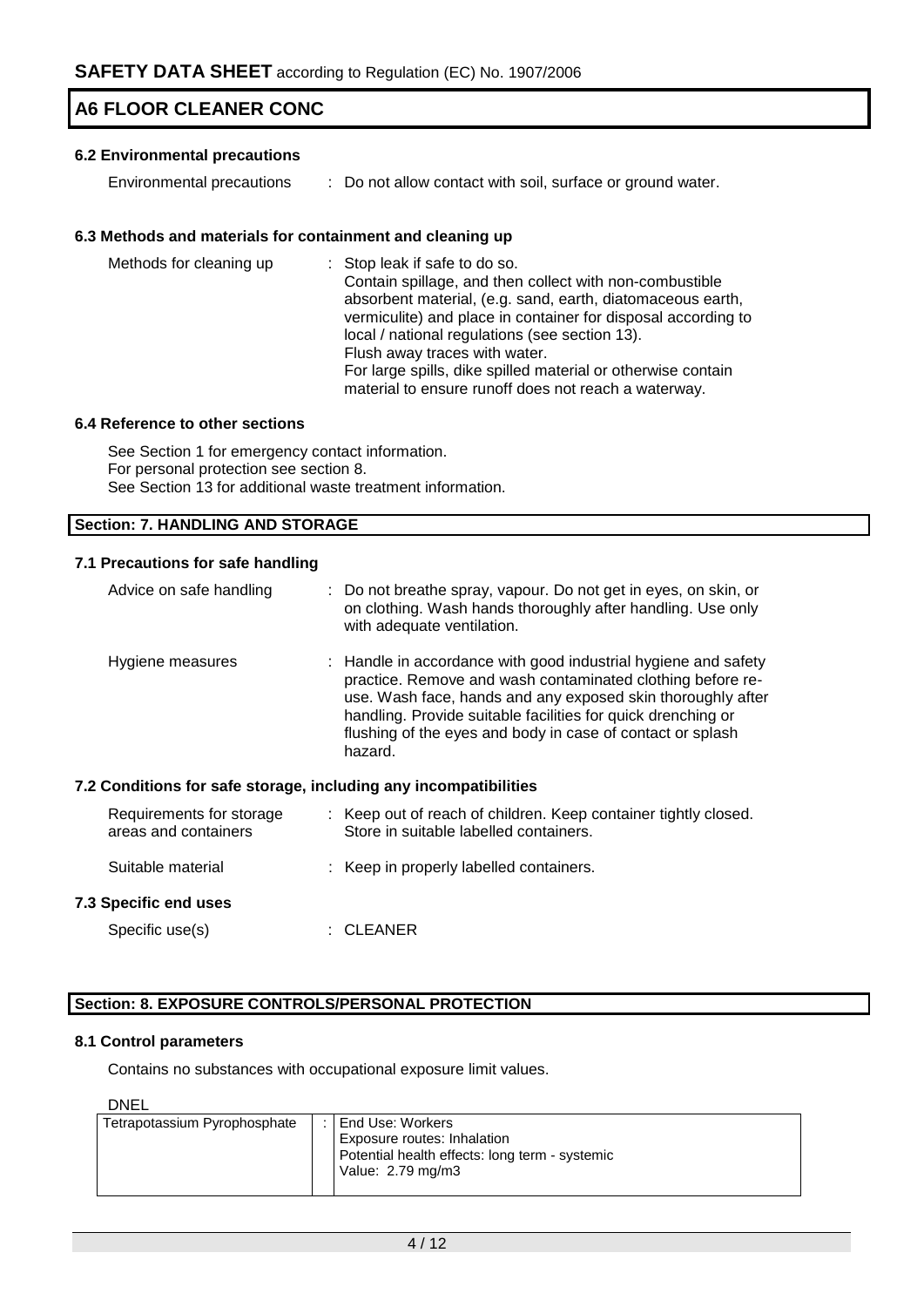| <b>PNEC</b>                  |   |                      |
|------------------------------|---|----------------------|
| Tetrapotassium Pyrophosphate | ÷ | Fresh water          |
|                              |   | Value: 0.05 mg/l     |
|                              |   |                      |
|                              |   | Marine water         |
|                              |   | Value: 0.005 mg/l    |
|                              |   |                      |
|                              |   | Intermittent release |
|                              |   | Value: 0.5 mg/l      |
|                              |   |                      |
|                              |   | <b>STP</b>           |
|                              |   | Value: 50 mg/l       |
|                              |   |                      |

# **8.2 Exposure controls**

### **Appropriate engineering controls**

Good general ventilation should be sufficient to control worker exposure to airborne contaminants.

| <b>Individual protection measures</b>     |                                                                                                                                                                                                                                                                                                                                                                                                         |  |  |  |
|-------------------------------------------|---------------------------------------------------------------------------------------------------------------------------------------------------------------------------------------------------------------------------------------------------------------------------------------------------------------------------------------------------------------------------------------------------------|--|--|--|
| Hygiene measures                          | : Handle in accordance with good industrial hygiene and safety<br>practice.Remove and wash contaminated clothing before re-<br>use. Wash face, hands and any exposed skin thoroughly after<br>handling. Provide suitable facilities for quick drenching or<br>flushing of the eyes and body in case of contact or splash<br>hazard.                                                                     |  |  |  |
| Eye/face protection (EN<br>166)           | : Safety goggles<br>Face-shield                                                                                                                                                                                                                                                                                                                                                                         |  |  |  |
| Hand protection (EN 374)                  | : Recommended preventive skin protection<br>Gloves<br>Nitrile rubber<br>butyl-rubber<br>Breakthrough time: $1 - 4$ hours<br>Minimum thickness for butyl-rubber 0.3 mm for nitrile rubber<br>0.2 mm or equivalent (please refer to the gloves<br>manufacturer/distributor for advise).<br>Gloves should be discarded and replaced if there is any<br>indication of degradation or chemical breakthrough. |  |  |  |
| Skin and body protection<br>(EN 14605)    | : Wear suitable protective clothing.                                                                                                                                                                                                                                                                                                                                                                    |  |  |  |
| Respiratory protection (EN<br>143, 14387) | : When respiratory risks cannot be avoided or sufficiently<br>limited by technical means of collective protection or by<br>measures, methods or procedures of work organization,<br>consider the use of certified respiratory protection equipment<br>meeting EU requirements (89/656/EEC, (EU) 2016/425), or<br>equivalent, with filter type:A-P                                                       |  |  |  |
| <b>Environmental exposure controls</b>    |                                                                                                                                                                                                                                                                                                                                                                                                         |  |  |  |
| General advice                            | : Consider the provision of containment around storage<br>vessels.                                                                                                                                                                                                                                                                                                                                      |  |  |  |

### **Section: 9. PHYSICAL AND CHEMICAL PROPERTIES**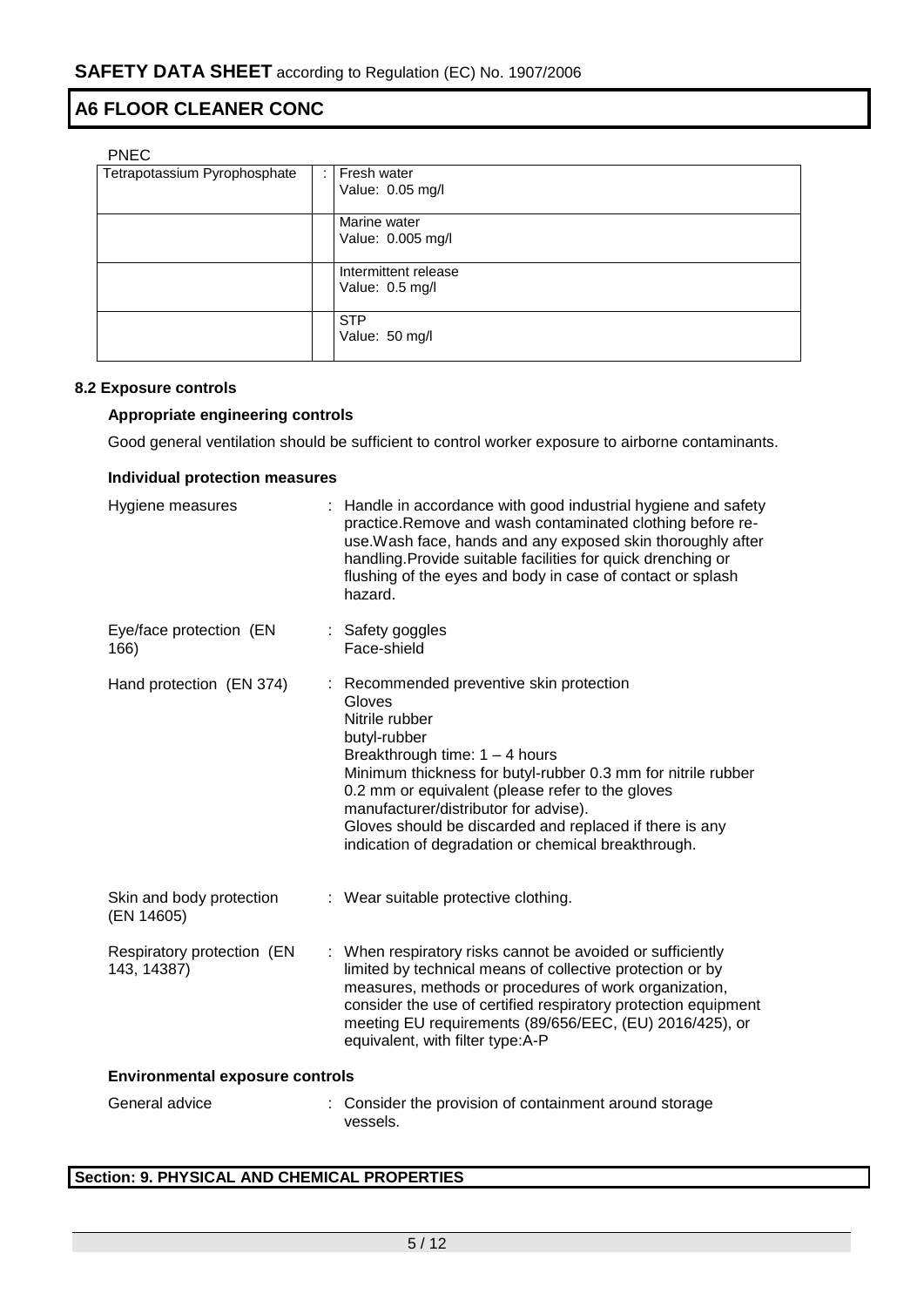### **9.1 Information on basic physical and chemical properties**

| Appearance                                 |    | liquid                                      |
|--------------------------------------------|----|---------------------------------------------|
| Colour                                     | t  | slightly, opaque, orange                    |
| Odour                                      |    | characteristic                              |
| Flash point                                |    | >100 °C                                     |
|                                            |    |                                             |
| pH                                         | t, | 9.5 - 10.5, $(20 °C)$                       |
| <b>Odour Threshold</b>                     |    | no data available                           |
| Melting point/freezing point               | t. | no data available                           |
| Initial boiling point and boiling<br>range | ÷. | no data available                           |
| Evaporation rate                           |    | no data available                           |
| Flammability (solid, gas)                  | t  | no data available                           |
| Upper explosion limit                      | ÷  | no data available                           |
| Lower explosion limit                      |    | no data available                           |
| Vapour pressure                            |    | no data available                           |
| Relative vapour density                    |    | no data available                           |
| Relative density                           | ŕ. | $1.105 - 1.115$                             |
| Solubility(ies)                            |    |                                             |
| Water solubility                           | t  | soluble in cold water, soluble in hot water |
| Solubility in other solvents               | t. | no data available                           |
| Partition coefficient: n-<br>octanol/water |    | no data available                           |
| Auto-ignition temperature                  | t. | no data available                           |
| Thermal decomposition                      |    | no data available                           |
| Viscosity, dynamic                         |    | no data available                           |
| Viscosity, kinematic                       |    | no data available                           |
| <b>Explosive properties</b>                | t. | no data available                           |
| Oxidizing properties                       | t  | no data available                           |
|                                            |    |                                             |

### **9.2 Other information**

no data available

### **Section: 10. STABILITY AND REACTIVITY**

### **10.1 Reactivity**

No dangerous reaction known under conditions of normal use.

### **10.2 Chemical stability**

Stable under normal conditions.

### **10.3 Possibility of hazardous reactions**

Hazardous reactions : No dangerous reaction known under conditions of normal use.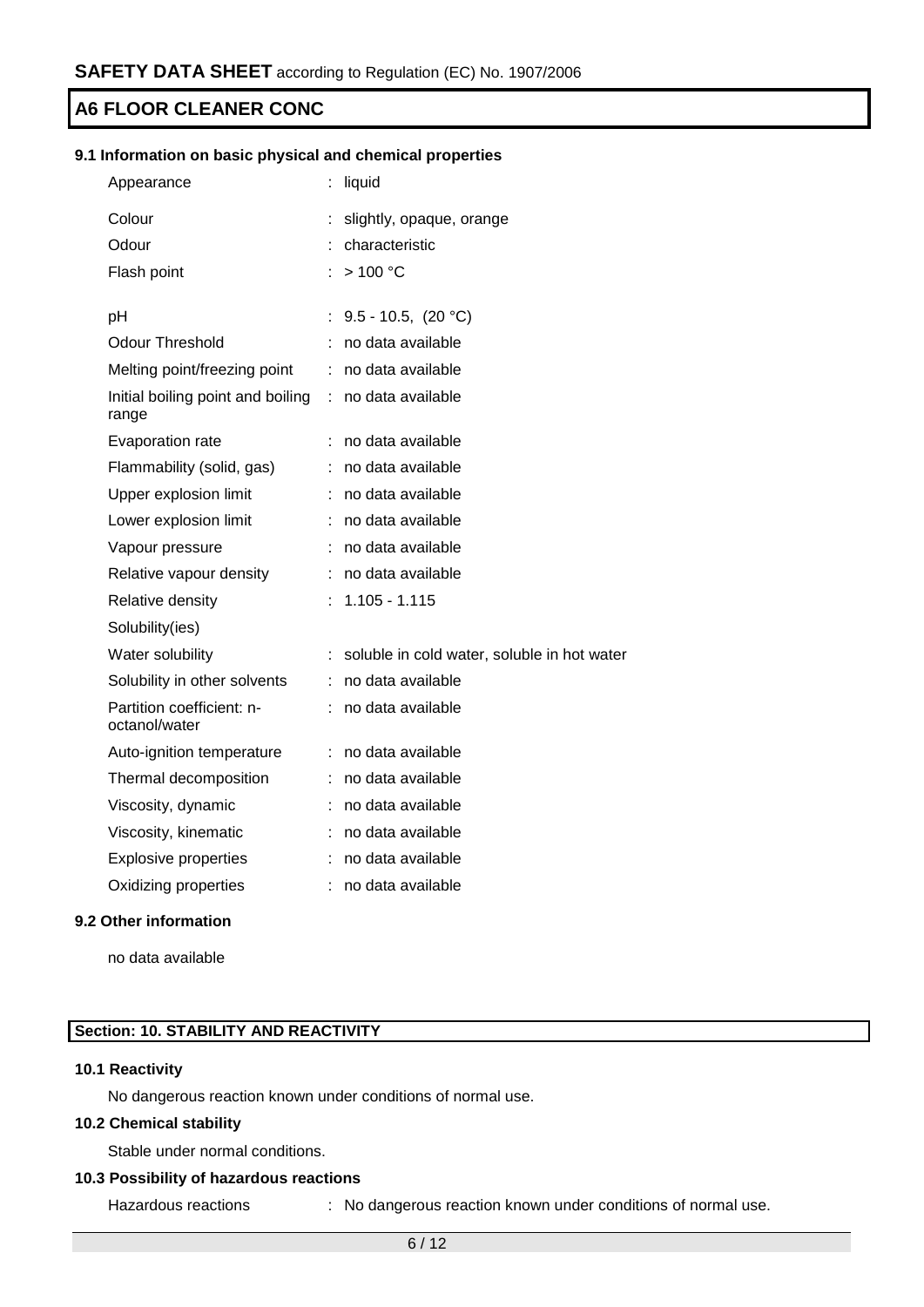| <b>10.4 Conditions to avoid</b>       |                                                                                                                                                                                    |
|---------------------------------------|------------------------------------------------------------------------------------------------------------------------------------------------------------------------------------|
| Conditions to avoid                   | $\therefore$ None known.                                                                                                                                                           |
| 10.5 Incompatible materials           |                                                                                                                                                                                    |
| Materials to avoid                    | $\therefore$ None known                                                                                                                                                            |
| 10.6 Hazardous decomposition products |                                                                                                                                                                                    |
| Hazardous decomposition<br>products   | Depending on combustion properties, decomposition products<br>may include following materials:<br>Carbon oxides<br>nitrogen oxides (NOx)<br>Sulphur oxides<br>Oxides of phosphorus |

### **Section: 11. TOXICOLOGICAL INFORMATION**

### **11.1 Information on toxicological effects**

| Information on likely routes of | : Inhalation, Eye contact, Skin contact |  |
|---------------------------------|-----------------------------------------|--|
| exposure                        |                                         |  |

### **Toxicity**

| <b>Product</b>                       |                                                         |
|--------------------------------------|---------------------------------------------------------|
| Acute oral toxicity                  | Acute toxicity estimate : $> 2,000$ mg/kg               |
| Acute inhalation toxicity            | There is no data available for this product.            |
| Acute dermal toxicity                | There is no data available for this product.            |
| Skin corrosion/irritation            | There is no data available for this product.            |
| Serious eye damage/eye<br>irritation | There is no data available for this product.<br>÷       |
| Respiratory or skin<br>sensitization | There is no data available for this product.<br>÷.      |
| Carcinogenicity                      | There is no data available for this product.<br>÷       |
| Reproductive effects                 | There is no data available for this product.            |
| Germ cell mutagenicity               | There is no data available for this product.            |
| Teratogenicity                       | There is no data available for this product.            |
| STOT - single exposure               | There is no data available for this product.            |
| STOT - repeated exposure             | There is no data available for this product.            |
| Aspiration toxicity                  | There is no data available for this product.            |
| <b>Components</b>                    |                                                         |
| Acute oral toxicity                  | Tetrapotassium Pyrophosphate<br>LD50 rat: > 2,000 mg/kg |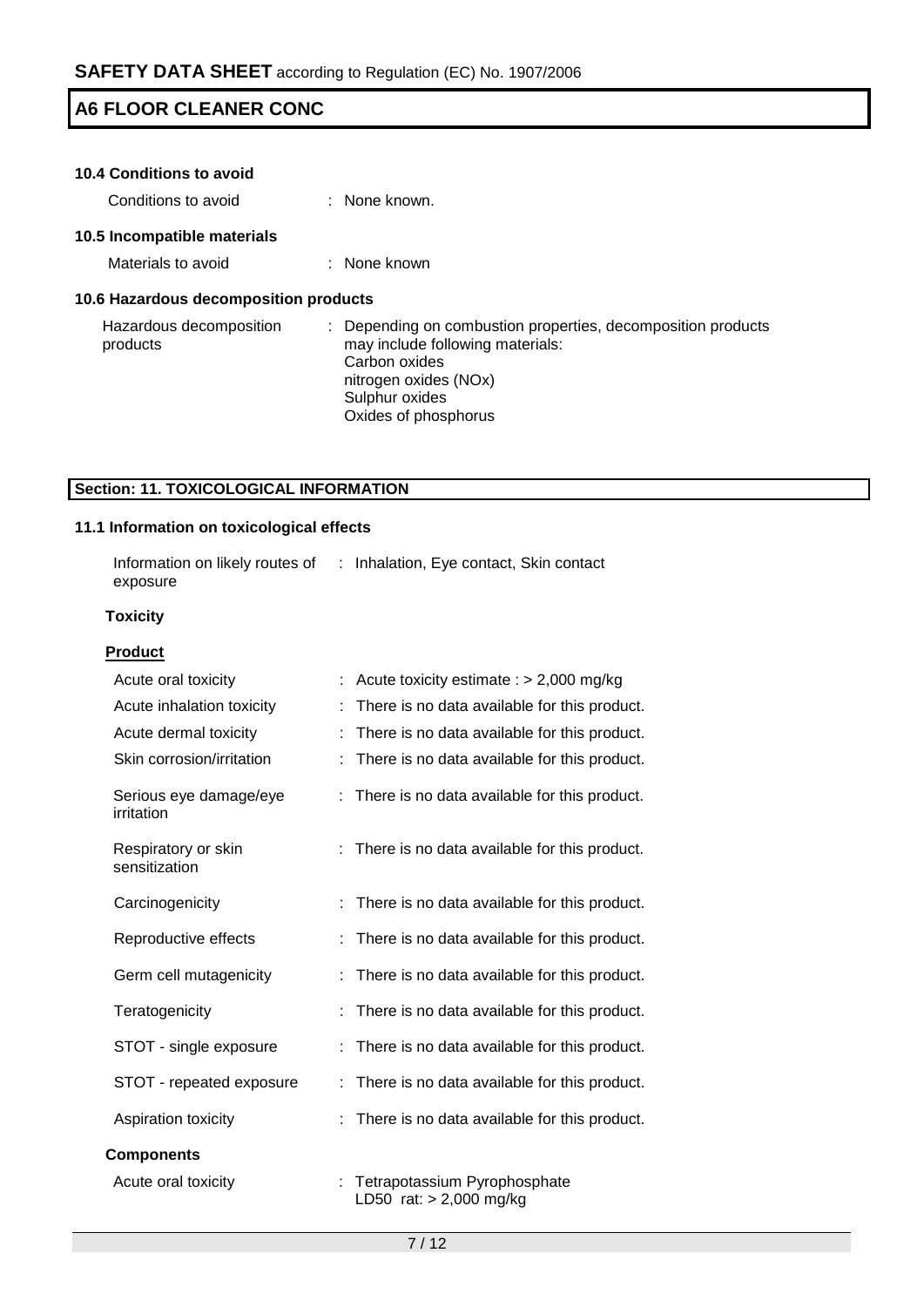Amines, C12-14 alkyldimethyl, N-oxides LD50 rat: 1,064 mg/kg

Name: sodium (xylenes and 4-ethylbenzene)sulfonates LD50 rat: > 7,000 mg/kg

### **Potential Health Effects**

| Eyes             | : Causes serious eye damage.                                     |
|------------------|------------------------------------------------------------------|
| <b>Skin</b>      | : Health injuries are not known or expected under normal<br>use. |
| Ingestion        | : Health injuries are not known or expected under normal<br>use. |
| Inhalation       | : Health injuries are not known or expected under normal<br>use. |
| Chronic Exposure | : Health injuries are not known or expected under normal<br>use. |

### **Experience with human exposure**

| <b>Further information</b> | no data available                |
|----------------------------|----------------------------------|
| Inhalation                 | : No symptoms known or expected. |
| Ingestion                  | : No symptoms known or expected. |
| Skin contact               | : No symptoms known or expected. |
| Eye contact                | : Redness, Pain, Corrosion       |

### **Section: 12. ECOLOGICAL INFORMATION**

### **12.1 Ecotoxicity**

| <b>Product</b>                                                             |                                                                                                                        |
|----------------------------------------------------------------------------|------------------------------------------------------------------------------------------------------------------------|
| <b>Environmental Effects</b>                                               | : Harmful to aquatic life with long lasting effects.                                                                   |
| Toxicity to fish                                                           | : no data available                                                                                                    |
| Toxicity to daphnia and other : no data available<br>aquatic invertebrates |                                                                                                                        |
| Toxicity to algae                                                          | : no data available                                                                                                    |
| <b>Components</b>                                                          |                                                                                                                        |
| Toxicity to fish                                                           | : Amines, C12-14 alkyldimethyl, N-oxides<br>LC50: 2.67 mg/l                                                            |
|                                                                            | Name: sodium (xylenes and 4-ethylbenzene) sulfonates<br>96 h LC50 Oncorhynchus mykiss (rainbow trout): ><br>1,000 mg/l |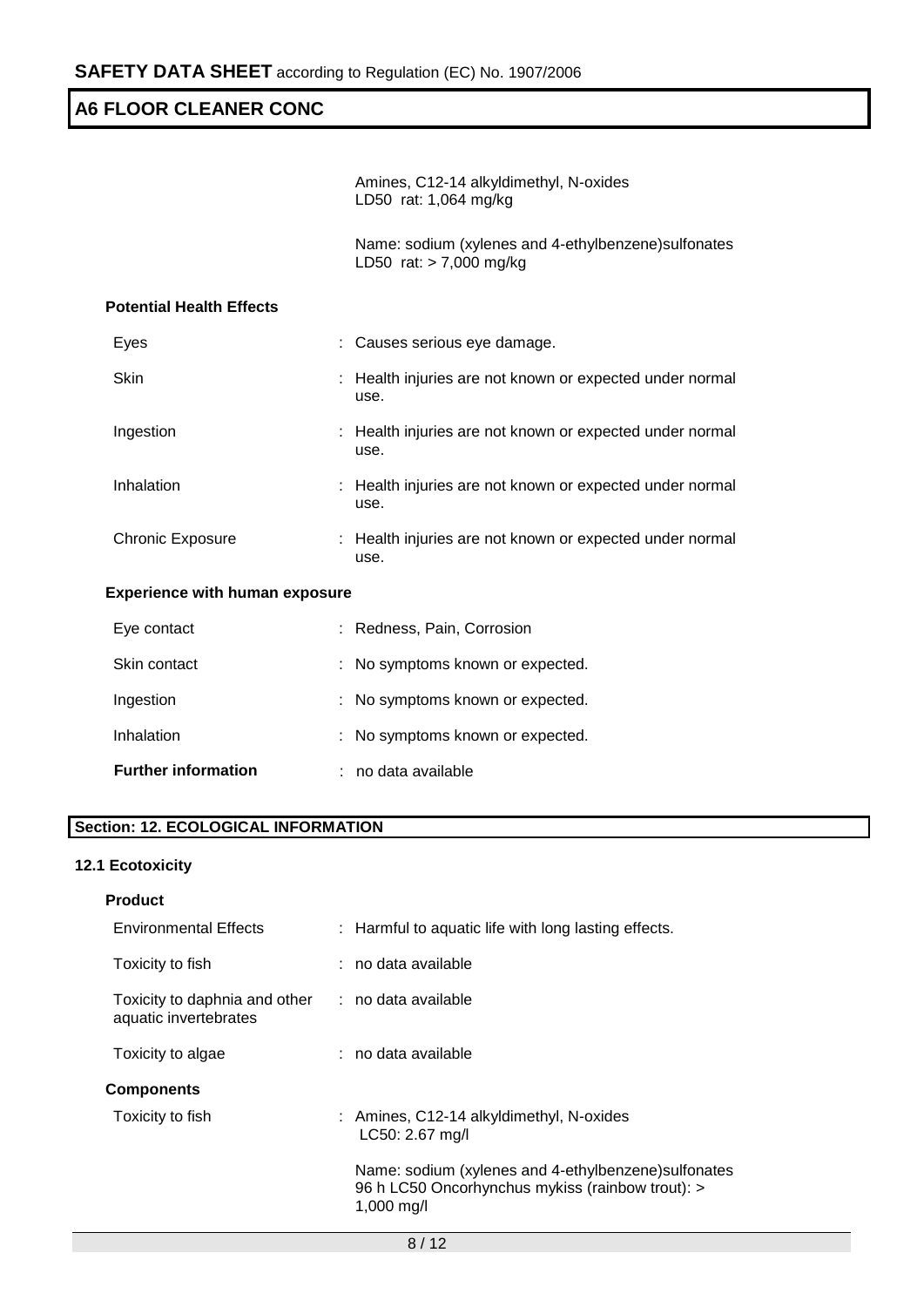| <b>Components</b>                                      |                                                                                                                                                                                                                   |
|--------------------------------------------------------|-------------------------------------------------------------------------------------------------------------------------------------------------------------------------------------------------------------------|
| Toxicity to daphnia and other<br>aquatic invertebrates | : Tetrapotassium Pyrophosphate<br>48 h EC50 Daphnia: > 100 mg/l                                                                                                                                                   |
|                                                        | Amines, C12-14 alkyldimethyl, N-oxides<br>EC50 Daphnia magna (Water flea): 3.1 mg/l                                                                                                                               |
|                                                        | Name: sodium (xylenes and 4-ethylbenzene) sulfonates<br>48 h EC50 Daphnia magna (Water flea): > 1,000 mg/l                                                                                                        |
| <b>Components</b>                                      |                                                                                                                                                                                                                   |
| Toxicity to algae                                      | : Amines, C12-14 alkyldimethyl, N-oxides<br>LC50: 0.143 mg/l<br>NOEC: 0.067 mg/l                                                                                                                                  |
|                                                        | Name: sodium (xylenes and 4-ethylbenzene) sulfonates<br>96 h EC50 Pseudokirchneriella subcapitata (green<br>algae): $> 230$ mg/l<br>96 h NOEC Pseudokirchneriella subcapitata (green<br>algae): $31 \text{ mg/l}$ |
|                                                        |                                                                                                                                                                                                                   |

### **12.2 Persistence and degradability**

### **Product**

no data available

### **Components**

# Biodegradability : Tetrapotassium Pyrophosphate Result: Not applicable - inorganic

Amines, C12-14 alkyldimethyl, N-oxides Result: Readily biodegradable.

Name: sodium (xylenes and 4-ethylbenzene)sulfonates Result: Readily biodegradable.

C9-C11 Alkyl alcohol, ethoxylate Result: Readily biodegradable.

### **12.3 Bioaccumulative potential**

no data available

### **12.4 Mobility in soil**

no data available

### **12.5 Results of PBT and vPvB assessment**

### **Product**

Assessment : This substance/mixture contains no components considered to be either persistent, bioaccumulative and toxic (PBT), or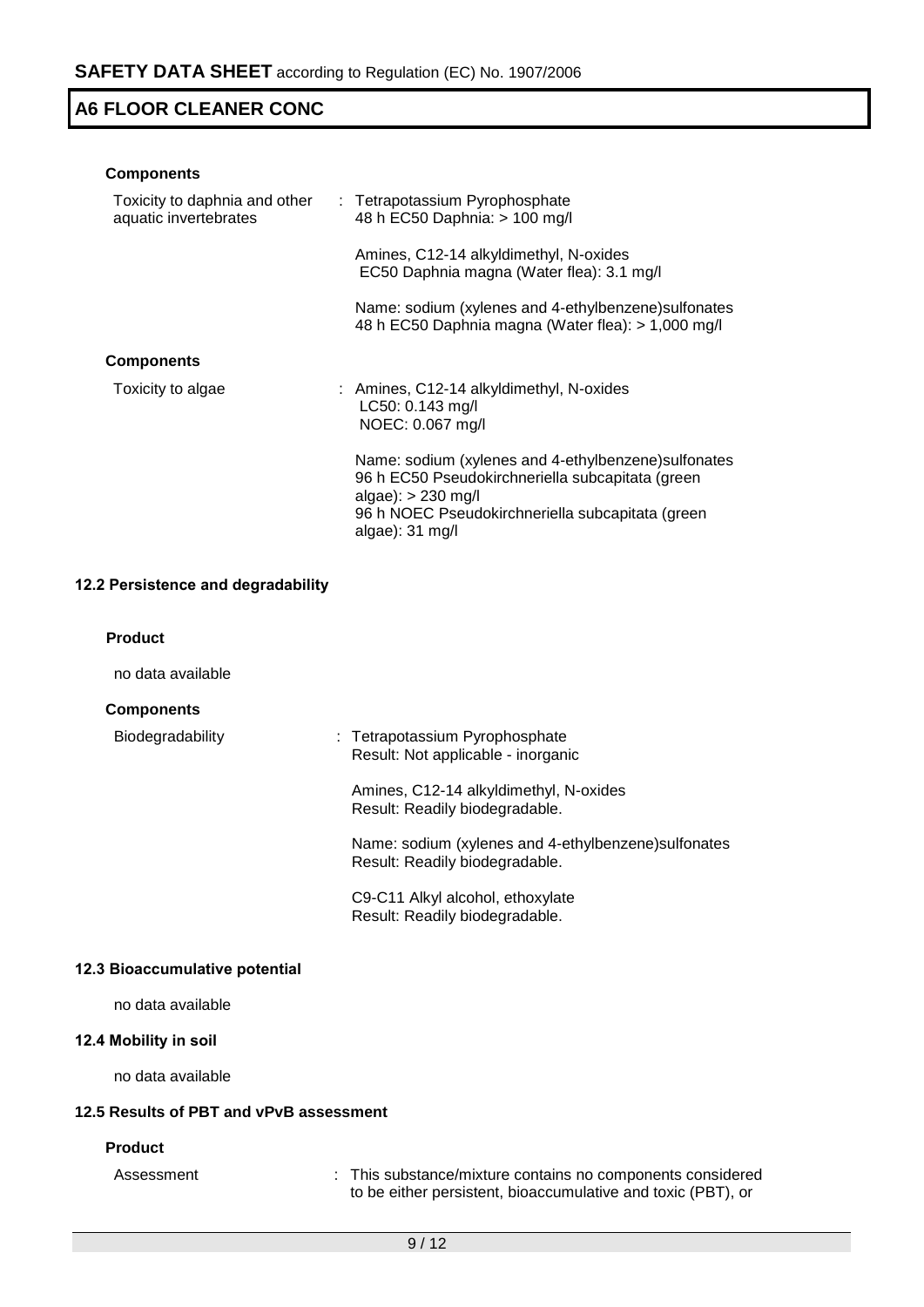very persistent and very bioaccumulative (vPvB) at levels of 0.1% or higher.

#### **12.6 Other adverse effects**

no data available

### **Section: 13. DISPOSAL CONSIDERATIONS**

Dispose of in accordance with the European Directives on waste and hazardous waste.Waste codes should be assigned by the user, preferably in discussion with the waste disposal authorities.

#### **13.1 Waste treatment methods**

| Product                              | : The product should not be allowed to enter drains, water<br>courses or the soil.<br>Where possible recycling is preferred to disposal or<br>incineration.<br>If recycling is not practicable, dispose of in compliance with<br>local regulations.<br>Dispose of wastes in an approved waste disposal facility.                                                                                                                                                                                              |
|--------------------------------------|---------------------------------------------------------------------------------------------------------------------------------------------------------------------------------------------------------------------------------------------------------------------------------------------------------------------------------------------------------------------------------------------------------------------------------------------------------------------------------------------------------------|
| Contaminated packaging               | : Dispose of as unused product.<br>Empty containers should be taken to an approved waste<br>handling site for recycling or disposal.<br>Do not re-use empty containers.                                                                                                                                                                                                                                                                                                                                       |
| Guidance for Waste Code<br>selection | : Organic wastes containing dangerous substances. If this<br>product is used in any further processes, the final user must<br>redefine and assign the most appropriate European Waste<br>Catalogue Code. It is the responsibility of the waste generator<br>to determine the toxicity and physical properties of the<br>material generated to determine the proper waste<br>identification and disposal methods in compliance with<br>applicable European (EU Directive 2008/98/EC) and local<br>regulations. |

### **Section: 14. TRANSPORT INFORMATION**

The shipper/consignor/sender is responsible to ensure that the packaging, labeling, and markings are in compliance with the selected mode of transport.

| Land transport (ADR/ADN/RID)       |                                                          |
|------------------------------------|----------------------------------------------------------|
| 14.1 UN number:                    | Not applicable.                                          |
| 14.2 UN proper shipping name:      | PRODUCT IS NOT REGULATED DURING<br><b>TRANSPORTATION</b> |
| 14.3 Transport hazard class(es):   | Not applicable.                                          |
| 14.4 Packing group:                | Not applicable.                                          |
| <b>14.5 Environmental hazards:</b> | No.                                                      |
| 14.6 Special precautions for user: | Not applicable.                                          |
| Air transport (IATA)               |                                                          |
| 14.1 UN number:                    | Not applicable.                                          |
| 14.2 UN proper shipping name:      | PRODUCT IS NOT REGULATED DURING<br><b>TRANSPORTATION</b> |
| 14.3 Transport hazard class(es):   | Not applicable.                                          |
| 14.4 Packing group:                | Not applicable.                                          |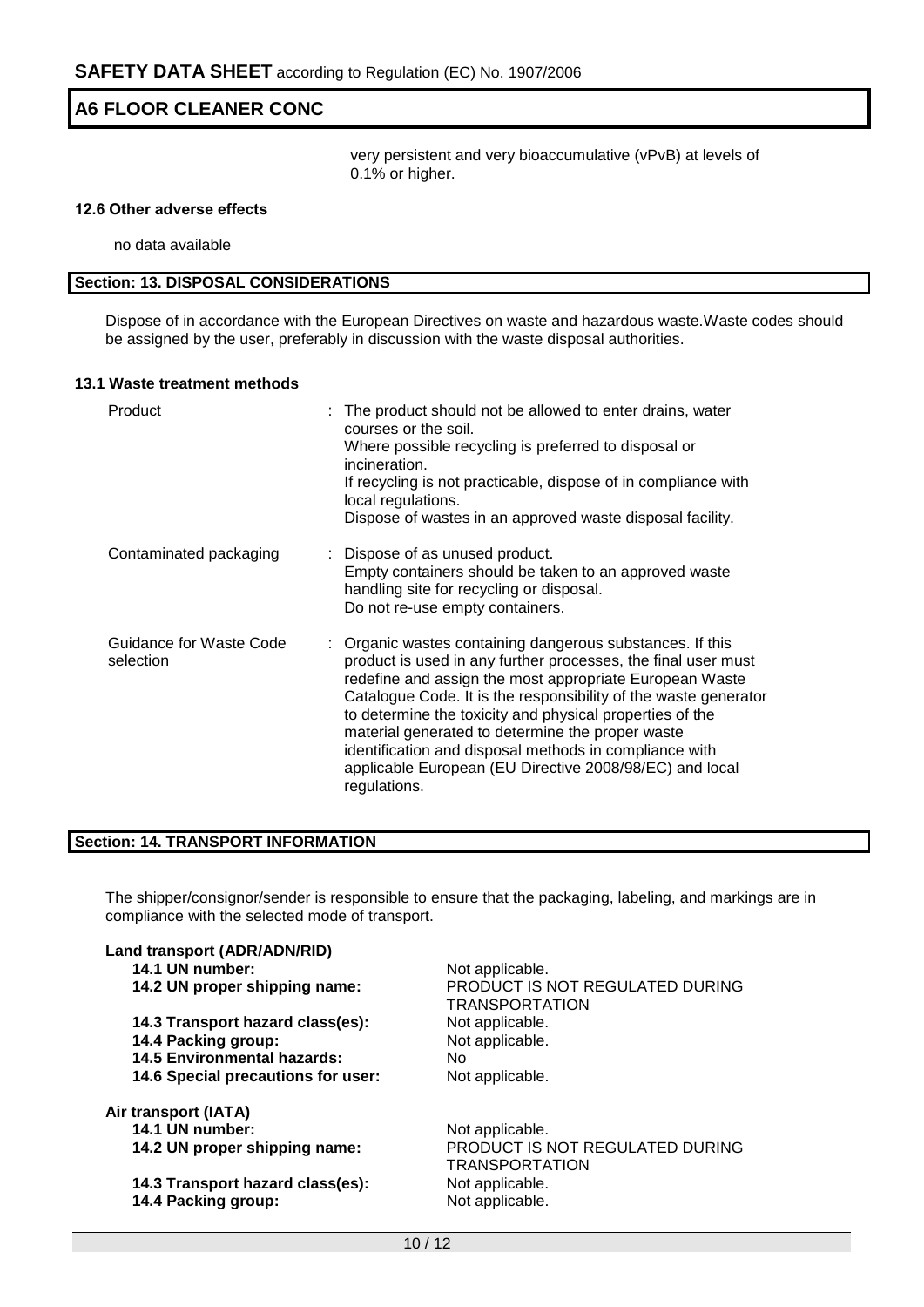| <b>14.5 Environmental hazards:</b><br>14.6 Special precautions for user: | No.<br>Not applicable.                                   |
|--------------------------------------------------------------------------|----------------------------------------------------------|
| Sea transport (IMDG/IMO)                                                 |                                                          |
| 14.1 UN number:                                                          | Not applicable.                                          |
| 14.2 UN proper shipping name:                                            | PRODUCT IS NOT REGULATED DURING<br><b>TRANSPORTATION</b> |
| 14.3 Transport hazard class(es):                                         | Not applicable.                                          |
| 14.4 Packing group:                                                      | Not applicable.                                          |
| <b>14.5 Environmental hazards:</b>                                       | No.                                                      |
| 14.6 Special precautions for user:                                       | Not applicable.                                          |
| 14.7 Transport in bulk according to                                      | Not applicable.                                          |
| Annex II of MARPOL 73/78 and the IBC                                     |                                                          |
| Code:                                                                    |                                                          |
|                                                                          |                                                          |

### **Section: 15. REGULATORY INFORMATION**

### **15.1 Safety, health and environmental regulations/legislation specific for the substance or mixture:**

### **INTERNATIONAL CHEMICAL CONTROL LAWS**

### **15.2 Chemical Safety Assessment:**

No Chemical Safety Assessment has been carried out on the product.

### **Section: 16. OTHER INFORMATION**

### **Procedure used to derive the classification according to REGULATION (EC) No 1272/2008**

| <b>Classification</b>            | <b>Justification</b> |
|----------------------------------|----------------------|
| Serious eye damage 1, H318       | Calculation method   |
| Chronic aguatic toxicity 3, H412 | Calculation method   |
|                                  |                      |

#### **Full text of H-Statements**

| H <sub>302</sub> | Harmful if swallowed.                            |
|------------------|--------------------------------------------------|
| H315             | Causes skin irritation.                          |
| H318             | Causes serious eye damage.                       |
| H <sub>319</sub> | Causes serious eye irritation.                   |
| H400             | Very toxic to aquatic life.                      |
| H411             | Toxic to aquatic life with long lasting effects. |

### **Full text of other abbreviations**

ADN – European Agreement concerning the International Carriage of Dangerous Goods by Inland Waterways; ADR – European Agreement concerning the International Carriage of Dangerous Goods by Road; AICS – Australian Inventory of Chemical Substances; ASTM – American Society for the Testing of Materials; bw - Body weight; CLP - Classification Labelling Packaging Regulation; Regulation (EC) No 1272/2008; CMR – Carcinogen, Mutagen or Reproductive Toxicant; DIN – Standard of the German Institute for Standardisation; DSL – Domestic Substances List (Canada); ECHA – European Chemicals Agency; EC-Number – European Community number; ECx – Concentration associated with x% response; ELx – Loading rate associated with x% response; EmS – Emergency Schedule; ENCS – Existing and New Chemical Substances (Japan); ErCx – Concentration associated with x% growth rate response; GHS – Globally Harmonized System; GLP – Good Laboratory Practice; IARC – International Agency for Research on Cancer; IATA – International Air Transport Association; IBC – International Code for the Construction and Equipment of Ships carrying Dangerous Chemicals in Bulk; IC50 – Half maximal inhibitory concentration; ICAO – International Civil Aviation Organization; IECSC – Inventory of Existing Chemical